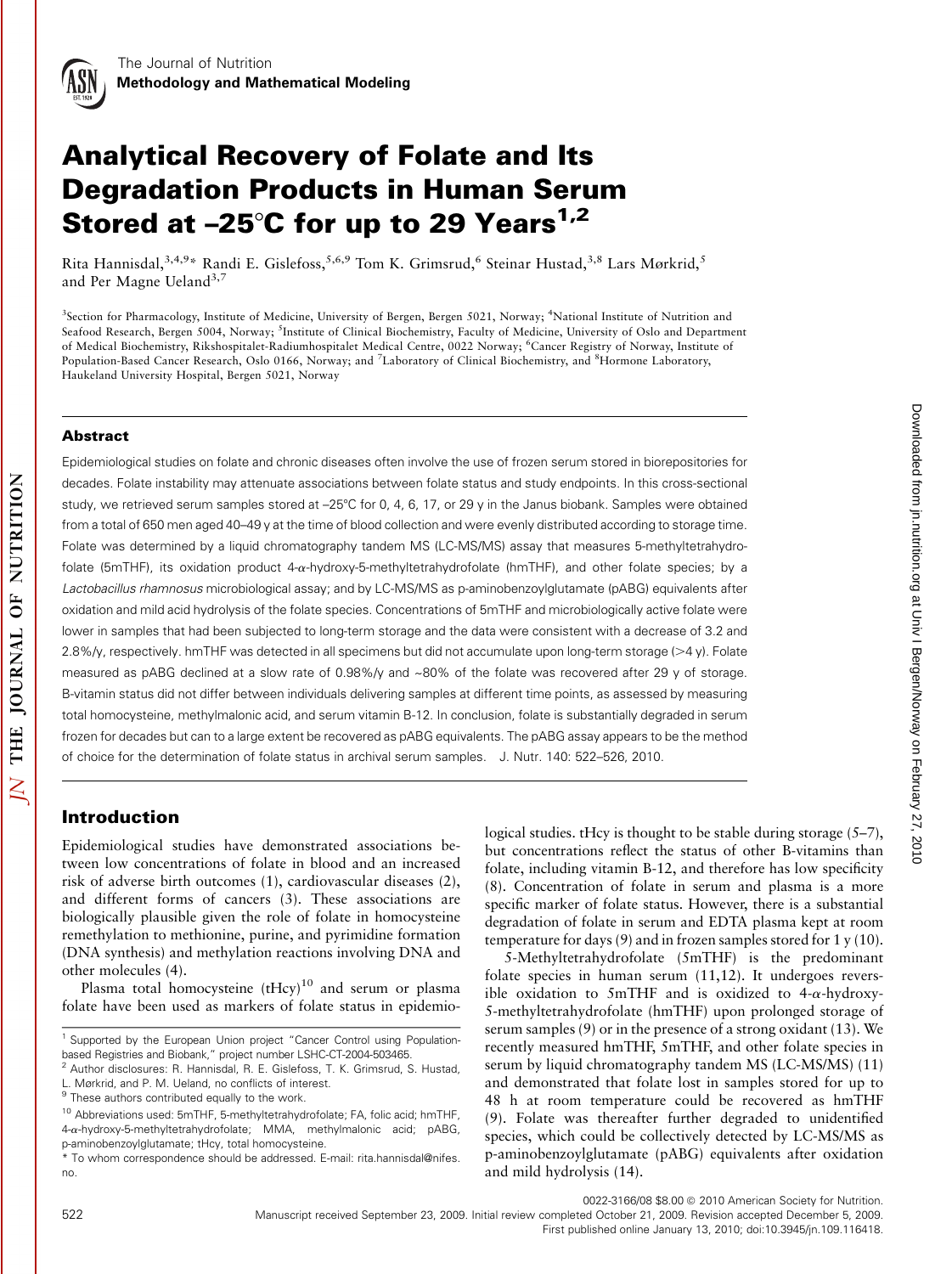Similar studies have not been performed on the degradation of folate in frozen serum samples. In serum repositories used for prospective epidemiological studies, frozen specimens are stored for years, but longitudinal investigation covering a long time frame is an impractical undertaking in terms of design and logistics.

In this cross-sectional study, we used samples from the Janus Serum Bank, which was established in 1973 (15) and contains serum samples stored at  $-25^{\circ}$ C from  $>330,000$  participants. The samples were collected, processed, and stored under standardized conditions. We included samples stored for up to 29 y to investigate folate degradation in frozen serum and the recovery of folate as hmTHF (11) and as pABG equivalents (14). We monitored possible differences in B-vitamin status according to time of collection of serum samples by measuring tHcy, methylmalonic acid (MMA), and vitamin B-12 in serum.

# Materials and Methods

Participants and sample handling. Samples from a total of 650 men aged 40–49 y at the time of blood collection were obtained from the Janus Serum Bank of Norway. There were 130 samples from each of the years 1979, 1991, 2002, 2004, and 2008. The samples were analyzed in 2008 and, accordingly, storage times were 0, 4, 6, 17, and 29 y. Routines for sample collection and processing were essentially the same throughout the 29-y period. Whole blood was collected into tubes without additives or separating gel. The samples were left to coagulate at room temperature for 1 h and were then stored at  $4^{\circ}$ C for 15-30 h, before centrifugation and collection of the serum fraction. For 2008, parallel samples were collected from each donor and stored for 15–24 h and 21– 30 h at 48C before separation of the serum fraction. Serum was aliquoted into polypropylene tubes and stored at  $-25^{\circ}$ C in cardboard boxes covered with lids. Direct exposure to light occurred only during collecting, retrieval, and aliquoting of samples. The study was approved by the National Committees for Research Ethics in Norway.

Methods. We measured folate in serum with 3 different methods. Four folate species, 5mTHF, hmTHF, folic acid (FA), and 5-formyltetrahydrofolate, were measured by LC-MS/MS (11). Limits of detection of the assay were between 0.07 and 0.52 nmol/L and the assay was linear up to 140 nmol/L for all analytes. Imprecision varied between 4 and 12%. We also measured folate by a microbiological assay using Lactobacillus *rhamnosus* (16). The method had an imprecision of  $~6\%$ . The 3rd assay measured folate as pABG equivalents after oxidation and mild acid hydrolysis (14). pABG was quantified by LC-MS/MS. The limit of detection was 0.13 nmol/L, the impression was  $\leq$ 5%, and linearity was observed up to 96 nmol/L. tHcy and MMA were measured by GC-MS (17), whereas vitamin B-12 was measured by a microbiological assay (18).

To investigate the long-term stability of tHcy, 126 plasma samples from the Hordaland Homocysteine Study (19) were reanalyzed after  $\sim$ 15 y of storage at  $-25^{\circ}$ C and results were compared.

Statistics. Ages of participants in the 5 storage groups were compared by ANOVA and differences were assessed by the Student Neuman-Keul test. To obtain normal distribution of data for parametric tests, data were log-transformed. Visual inspection of Z-score plots was used to check the distribution and Tukey's fence with factor 1.5 was used to exclude outliers in F-tests and residual outliers in linear regression analyses. Possible differences in dispersion (e.g. variances) compared with the reference group (2008 samples) were examined by means of an in house Excel F-test algorithm. We used linear regression analysis (SPSS version 16) to estimate the relation between vitamer level and storage time. Both locations of central tendencies (median) and dispersions were used to evaluate the stability. A significance level of 0.05. was chosen except for the variance ratio test, where Bonferroni's correction was applied ( $P < 0.0125$ ). Values in the text are means  $\pm$  SD unless otherwise noted.

## Results

The ages of the men delivering the samples were  $44.5 \pm 3.1$ ,  $45.0 \pm 2.9$ ,  $45.5 \pm 2.9$ ,  $43.6 \pm 2.7$ , and  $44.4 \pm 3.0$  y for samples collected in 1979, 1991, 2002, 2004, and 2008, respectively. The age distribution was slightly heterogeneous with men delivering samples in 2004 younger than those from the other cohorts  $(P = 0.03)$ .

We initially measured the folate concentration in serum samples collected in 2008 with a mean difference of 6 h of storage at 4°C between duplicates of whole blood before separation of the serum fraction. Storage time did not affect the concentration of any of the folate species in these samples.

We determined concentrations (median, 2.5–97.5 percentile) of 5mTHF and hmTHF, microbiologically active folate, and folate measured as pABG-equivalents in serum specimens stored for 0, 4, 6, 17, and 29 y (Table 1). In samples collected in 2008, the median concentration of 5mTHF was somewhat higher than the median concentration of microbiologically active folate but lower than folate measured as pABG. A large amount of hmTHF, but no FA or 5-formyltetrahydrofolate, was detected in these samples.

Differences in folate concentration by storage time were calculated by linear regression analysis (Table 2). 5mTHF and microbiologically active folate had a similar decline of 3.2% and 2.8%/y, respectively, corresponding to a folate loss of ~60% after 29 y of storage. Concentrations of hmTHF were highest in samples stored for 4 y. Total folate, which is calculated as the sum of 5mTHF and hmTHF, decreased by 2.3%/y, whereas folate determined as pABG equivalents was the most stable folate index (0.98%/y) (Table 2).

The estimated change in total folate, microbiologically active folate, and pABG equivalents over time were corroborated by using Z-score plots, which demonstrated normal distribution of the folate indices after log transformation and a time-dependent symmetrical shift of values across the whole distribution with no tail effect (Fig. 1). Variance ratio tests demonstrated essentially equal dispersion for the folate indices (except for hmTHF) according to time of storage (Table 3).

Notably, both tHcy and MMA (a function marker of cobalamin status) were stable over the time period investigated. Serum vitamin B-12 levels were highest in samples with the longest storage time ( $P$ -trend = 0.025). We validated the longterm stability of plasma tHcy in samples from the Hordaland Homocysteine Study and compared measurements carried out in 1994 and in 2009, i.e. after 15 y of storage at  $-25^{\circ}$ C. Concentrations were 10.4  $\pm$  3.7  $\mu$ mol/L and 9.7  $\pm$  3.5  $\mu$ mol/L for the first and second measurements, respectively, which correspond to a 7% decrease ( $P < 0.001$ ).

## **Discussion**

We studied folate degradation and the recovery of folate as hmTHF and as pABG equivalents in serum samples that had been stored in the Janus biobank at  $-25^{\circ}$ C for up to 29 y. The samples originated from 5 different years and from a total of 650 men aged 40–49 y at the time of blood collection and were equally distributed according to storage time. We observed lower concentrations folate in serum samples stored at -25°C for up to 29 y compared with fresh samples. For 5mTHF and microbiologically active folate, the concentration difference was consistent with 3% degradation per year corresponding to a folate loss of 60% over 29 y. For serum folate measured as pABG equivalents, the corresponding values were  $\leq 1\%$  degradation per year and only 21% over 29 y.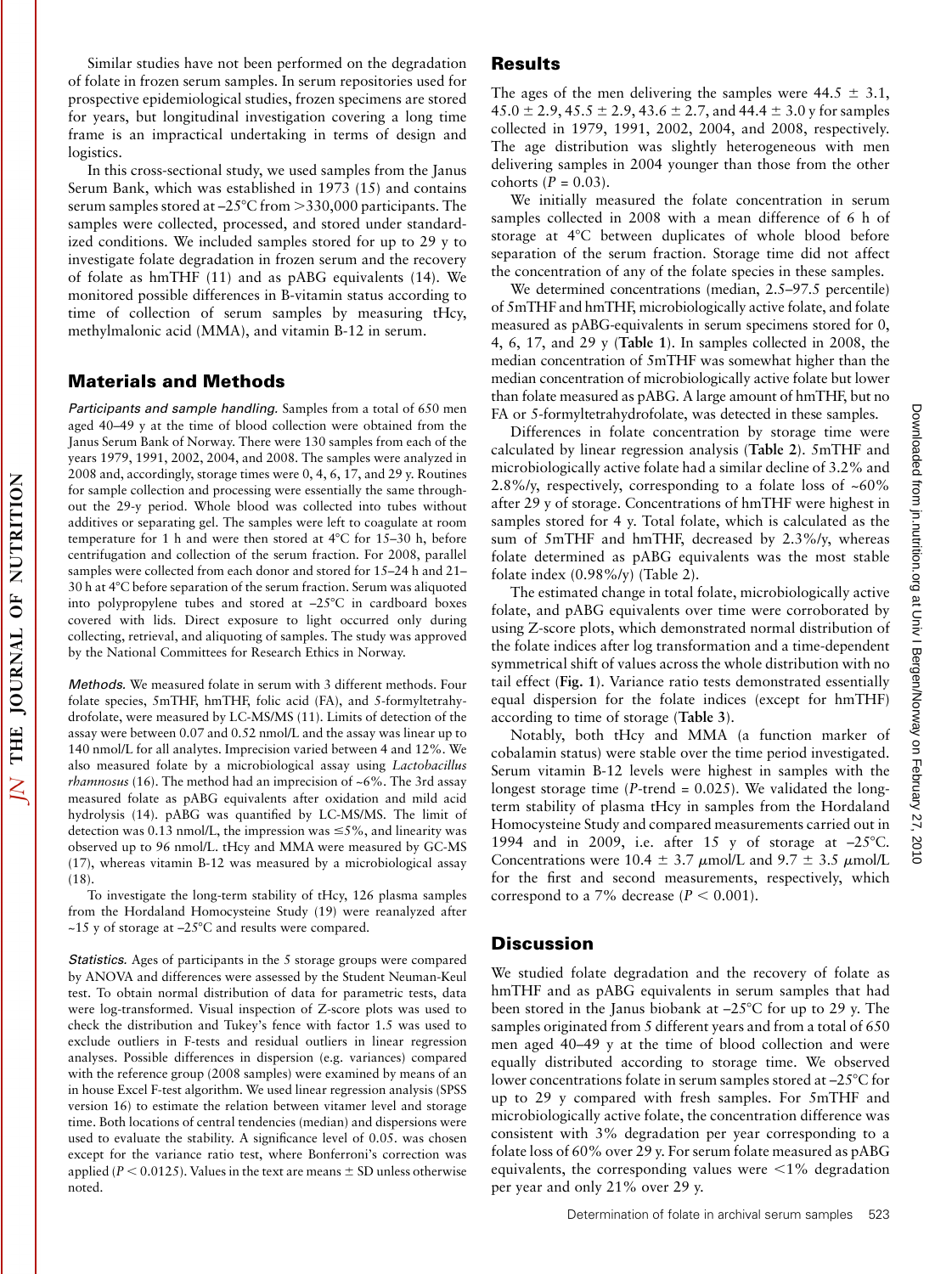| Index                    | Storage, y         |                     |                     |                     |                    |  |
|--------------------------|--------------------|---------------------|---------------------|---------------------|--------------------|--|
|                          | 0                  | 4                   | 6                   | 17                  | 29                 |  |
| 5mTHF, nmol/L            | $11.8$ (5.4-25.7)  | $12.6$ (5.1-31.0)   | $11.2$ (5.1-24.4)   | $8.0(3.3 - 19.5)$   | $4.9(2.1 - 11.7)$  |  |
| $\eta$                   | 128                | 130                 | 128                 | 128                 | 128                |  |
| hmTHF, nmol/L            | $4.3(1.6-11.4)$    | $6.4$ (2.7-15.3)    | $4.8(2.3 - 10.2)$   | $4.0(1.5-10.6)$     | $4.2$ (9.4-21.0)   |  |
| $\eta$                   | 128                | 130                 | 129                 | 128                 | 125                |  |
| $5mTHF + hmTHF, nmol/L$  | 16.7 (8.6-32.2)    | $19.5(9.9 - 38.3)$  | $16.2$ (7.9-33.1)   | $12.6(6.1 - 26.0)$  | $9.3(4.9 - 17.6)$  |  |
| $\eta$                   | 128                | 130                 | 128                 | 127                 | 126                |  |
| Microbiologically active | $9.6(4.8-19.4)$    | $9.1(4.4-18.7)$     | $8.0(4.3 - 15.1)$   | $6.2$ (3.1-12.5)    | $4.2(1.9 - 9.1)$   |  |
| folate, nmol/L           |                    |                     |                     |                     |                    |  |
| $\sqrt{n}$               | 125                | 129                 | 126                 | 124                 | 127                |  |
| Folate as pABG           | $15.2$ (8.3-27.5)  | $15.8(9.5 - 26.3)$  | $14.3(8.5 - 24.1)$  | $12.8$ (7.0-23.2)   | $12.0(6.9 - 20.9)$ |  |
| equivalents, nmol/L      |                    |                     |                     |                     |                    |  |
| $\sqrt{n}$               | 126                | 128                 | 126                 | 129                 | 127                |  |
| tHcy, $\mu$ mol/L        | $13.4(9.5 - 18.9)$ | 13.8 (9.3-20.76)    | 14.0 (10.3-18.8)    | $13.4(8.5 - 20.1)$  | 14.0 (9.4-21.0)    |  |
| $\sqrt{n}$               | 128                | 127                 | 126                 | 127                 | 125                |  |
| MMA, $\mu$ mol/L         | $0.16(0.1 - 0.26)$ | $0.17(0.09 - 0.31)$ | $0.16(0.09 - 0.29)$ | $0.16(0.09 - 0.26)$ | $0.16(0.09 - 0.3)$ |  |
| $\sqrt{n}$               | 128                | 129                 | 130                 | 128                 | 127                |  |
| Vitamin B-12, pmol/L     | 346 (207-577)      | 371 (222-620)       | 354 (197-634)       | 388 (224-669)       | 377 (213-668)      |  |
| $\sqrt{n}$               | 126                | 126                 | 128                 | 128                 | 127                |  |

<sup>1</sup> Data are given as median (2.5–97.5 percentile).

2 Outliers are excluded.

The study is based on cross-sectional data obtained by studying serum samples from a large research biobank. An advantage of the study is that the individuals who delivered the samples are healthy and homogeneous with respect to sex and age. The procedures for handling of serum samples collected for the Janus biobank have been standardized and were essentially the same throughout the study period. However, storage of whole blood samples at  $4^{\circ}$ C before separation of the serum fraction varied from 15 to 30 h. We observed the same concentrations of folate species in parallel serum samples with a difference of 6 h in storage time at  $4^{\circ}$ C. Sublimation has been found to be minor (0.015%/y) (20). Thus, variable sample handling before freezing and sublimation are not likely to have had a major impact on the results.

The interpretation of the results rests on the assumption that the folate status of the study population has not changed over the years. In Norway, there is no mandatory folate fortification of flour and FA supplements are recommended for women of childbearing age (21) but are not widely used in the general population. More comprehensive data on folate intake are lacking. We determined tHcy in the study participants to assess possible changes in folate status over the 29-y study period and included measurements of serum vitamin B-12 and MMA to ensure that the tHcy results were not influenced by differences in vitamin B-12 status. Data on tHcy stability published are sparse (5,6), although the view prevails (22) that tHcy concentrations do not change during long-term storage of frozen samples. The reanalysis of plasma samples from the Hordaland Homocysteine Study after storage at  $-25^{\circ}$ C for 15 y indicates that plasma tHcy is stable and corroborates the utility of tHcy as a long-term indicator of B-vitamin status.

In fresh serum samples and in samples stored for  $\leq 6$  y, folate measured as total folate by LC-MS/MS was 10–23% higher than folate measured as pABG equivalents. This observation is in agreement with results from comparison of the methods in fresh samples (11) and is probably explained by different calibration procedures for the 2 methods (14).

We found hmTHF in all samples and the median concentration of hmTHF in samples collected in 2008 was 4.3 nmol/L and accounted for 26% of total folate in these samples. A previous study detected hmTHF at a median concentration of 1.9 nmol/L in fresh human serum samples (9). Significant amounts of hmTHF may therefore exist in vivo or are formed rapidly by oxidation of 5mTHF after sampling.

Longitudinal data on folate stability in frozen samples  $(-20^{\circ}C)$  are sparse and cover only a short storage period. One study reported that folate decreased 14 and 39% in serum samples stored for 1 and 2 y, respectively (23). In EDTA plasma, a 20% reduction in folate was observed after 1 y of storage and thereafter the folate concentration was stable for up to 3 y (10).

We have previously determined loss of folate in serum and EDTA-plasma stored for 8 d at room temperature (9). 5mTHF was quantitatively recovered in serum and EDTA plasma as hmTHF within the first 48–96 h but not after further incubation. Folate measured as pABG equivalents was more stable (9). Although the time frame and storage conditions differ, these

**TABLE 2** Differences in B-vitamin indices in human serum according to storage time by linear regression analysis<sup>1</sup>

| Index                           | a               | b                           | P-value  | Differences/y, % |
|---------------------------------|-----------------|-----------------------------|----------|------------------|
| 5mTHF                           |                 | $1122 - 00140$              | < 0.0001 | $-3.2$           |
| hmTHF                           | NA <sup>2</sup> | <b>NA</b>                   | ΝA       | <b>NA</b>        |
| $5mTHF + hmTHF$                 |                 | $1.276 - 0.0101$            | < 0.0001 | $-2.3$           |
| Microbiologically active folate | 0.997           | $-0.0125$                   | < 0.0001 | $-2.8$           |
| Folate as pABG equivalents      |                 | $1.194 - 0.0042$            | < 0.001  | $-0.98$          |
| tHcy                            |                 | $1.140 - 1.7 \cdot 10^{-5}$ | 0.96     | 0.004            |
| <b>MMA</b>                      |                 | $-0.788 -3.0 \cdot 10^{-5}$ | 0.95     | 0.01             |
| Vitamin B-12                    | 2.559           | 0.0016                      | 0.025    | $+0.25$          |

<sup>1</sup> Model: lg component =  $a + b \times$  time (y). <sup>2</sup> NA, Not applicable due to nonlinearity.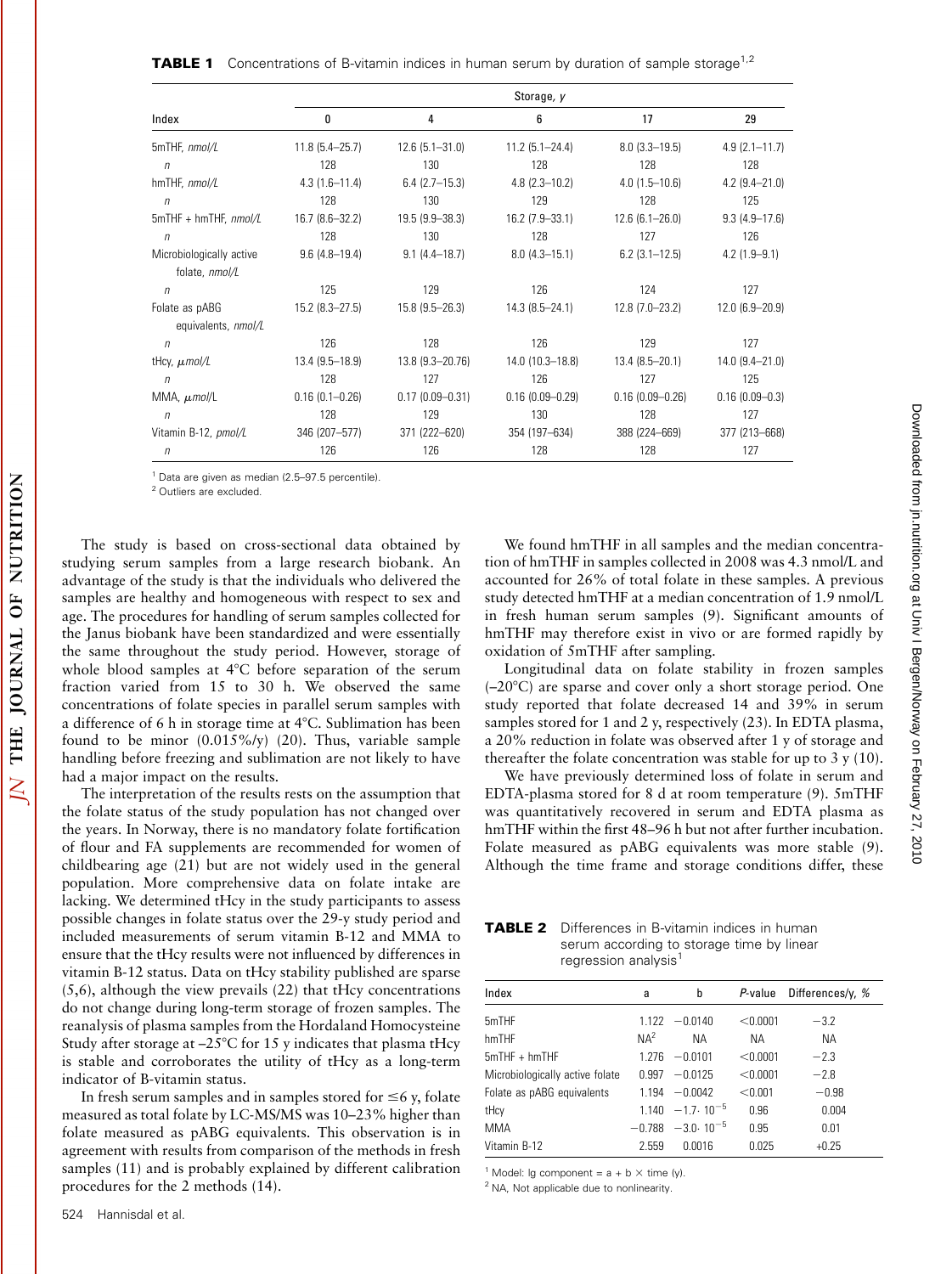

FIGURE 1 Z-score plots for folate concentration (nmol/L) in stored human serum samples by assay format. Folate was determined as total folate (5mTHF plus hmTHF) by LC-MS/MS (A), by the microbiological assay (B), and as pABG equivalents (C). Folate concentrations are log-transformed.

observations resemble results from the present study, which demonstrates a maximal hmTHF concentration in serum stored for 4 y, a marked decrease (44%) of total folate (5mTHF plus hmTHF) and a moderate decrease (20%) in pABG equivalents after 29 y of storage. Thus, during storage of samples, folate is oxidized to hmTHF, which may be further degraded to compounds that are recovered as pABG but also to compounds that are not recoverable. The latter seem to accumulate upon prolonged storage. This may explain the discrepancy between results obtained with the folate LC-MS/MS assay and the pABG assay in the oldest samples.

In conclusion, folate degradation is substantial in serum samples that have been frozen for decades. Folate instability may increase preanalytical variability, particularly if sample storage time varies or if samples have otherwise received nonuniform treatment, and this may distort associations between folate indices and endpoints in epidemiological studies. Folate measured as pABG equivalents is the most stable folate index in serum samples stored at both room temperature and as frozen specimens and the pABG assay may be the method of choice for the determination of folate status in archival serum samples.

**TABLE 3** Dispersion differences expressed as the variance ratio with reference to human serum samples collected in  $2008^{1-\frac{c}{3}}$ 

|                                 | Storage time, y |            |            |             |  |
|---------------------------------|-----------------|------------|------------|-------------|--|
| Index                           | 4               | 6          | 17         | 29          |  |
| 5mTHF                           | 1.50(0.02)      | 1.21(0.3)  | 1.30(0.14) | 1.45(0.04)  |  |
| hmTHF                           | 0.63(0.009)     | 0.64(0.01) | 0.78(0.16) | 0.65(0.014) |  |
| $5mTHF + hmTHF$                 | 1.22(0.26)      | 1.17(0.38) | 1.08(0.67) | 1.02(0.90)  |  |
| Microbiologically active folate | 1.01(0.95)      | 0.82(0.27) | 0.78(0.17) | 1.16(0.4)   |  |
| Folate as pABG equivalents      | 1.05(0.75)      | 1.01(0.96) | 1.06(0.74) | 1.06(0.73)  |  |
| tHcy                            | 1.45(0.04)      | 1.03(0.86) | 1.40(0.06) | 1.42(0.05)  |  |
| <b>MMA</b>                      | 1.25(0.2)       | 1.30(0.13) | 0.94(0.73) | 1.36(0.09)  |  |
| Vitamin B-12                    | 1.10(0.58)      | 1.18(0.36) | 0.98(0.9)  | 1.21(0.3)   |  |

 $1$  Data are given as variance ratio ( $P$ -value).

2 F-test for log-transformed data.

 $3$  Bonferroni's correction with  $P < 0.0125$  was used.

#### Acknowledgments

We thank Randi Mjelde Heimdal for excellent technical assistance. R.H., R.G., L.M., and P.M.U. designed the study; R.H. was responsible for the biochemical analyses; R.G., T.K.G., and L.M. analyzed data; R.H., R.G., S.H., and P.M.U. wrote the paper. R.H. had primary responsibility for final content. All authors read and approved the final manuscript.

### Literature Cited

- 1. MRC Vitamin Study Research Group. Prevention of neural tube defects: results of the Medical Research Council Vitamin Study. Lancet. 1991; 338:131–7.
- 2. Clarke R, Lewington S, Sherliker P, Armitage J. Effects of B-vitamins on plasma homocysteine concentrations and on risk of cardiovascular disease and dementia. Curr Opin Clin Nutr Metab Care. 2007;10:32–9.
- Ulrich CM, Robien K, McLeod HL. Cancer pharmacogenetics: polymorphisms, pathways and beyond. Nat Rev Cancer. 2003;3:912–20.
- Scott JM, Weir DG. Folic acid, homocysteine and one-carbon metabolism: a review of the essential biochemistry. J Cardiovasc Risk. 1998; 5:223–7.
- 5. Fiskerstrand T, Refsum H, Kvalheim G, Ueland PM. Homocysteine and other thiols in plasma and urine: automated determination and sample stability. Clin Chem. 1993;39:263–71.
- 6. Israelsson B, Brattstrom L, Refsum H. Homocysteine in frozen plasma samples. A short cut to establish hyperhomocysteinaemia as a risk factor for arteriosclerosis? Scand J Clin Lab Invest. 1993;53:465–9.
- 7. Zylberstein DE, Lissner L, Bjorkelund C, Mehlig K, Thelle DS, Gustafson D, Ostling S, Waern M, Guo X, et al. Midlife homocysteine and late-life dementia in women. A prospective population study. Neurobio of Aging. Epub 2009 Mar 31.
- 8. Savage DG, Lindenbaum J, Stabler SP, Allen RH. Sensitivity of serum methylmalonic acid and total homocysteine determinations for diagnosing cobalamin and folate deficiencies. Am J Med. 1994; 96:239–46.
- 9. Hannisdal R, Ueland PM, Eussen SJ, Svardal A, Hustad S. Analytical recovery of folate degradation products formed in human serum and plasma at room temperature. J Nutr. 2009;139:1415–8.
- 10. Ocke MC, Schrijver J, Obermann-de Boer GL, Bloemberg BP, Haenen GR, Kromhout D. Stability of blood (pro)vitamins during four years of storage at -20 degrees C: consequences for epidemiologic research. J Clin Epidemiol. 1995;48:1077–85.
- 11. Hannisdal R, Ueland PM, Svardal A. Liquid chromatography-tandem mass spectrometry analysis of folate and folate catabolites in human serum. Clin Chem. 2009;55:1147–54.
- 12. Pfeiffer CM, Fazili Z, McCoy L, Zhang M, Gunter EW. Determination of folate vitamers in human serum by stable-isotope-dilution tandem mass spectrometry and comparison with radioassay and microbiologic assay. Clin Chem. 2004;50:423–32.